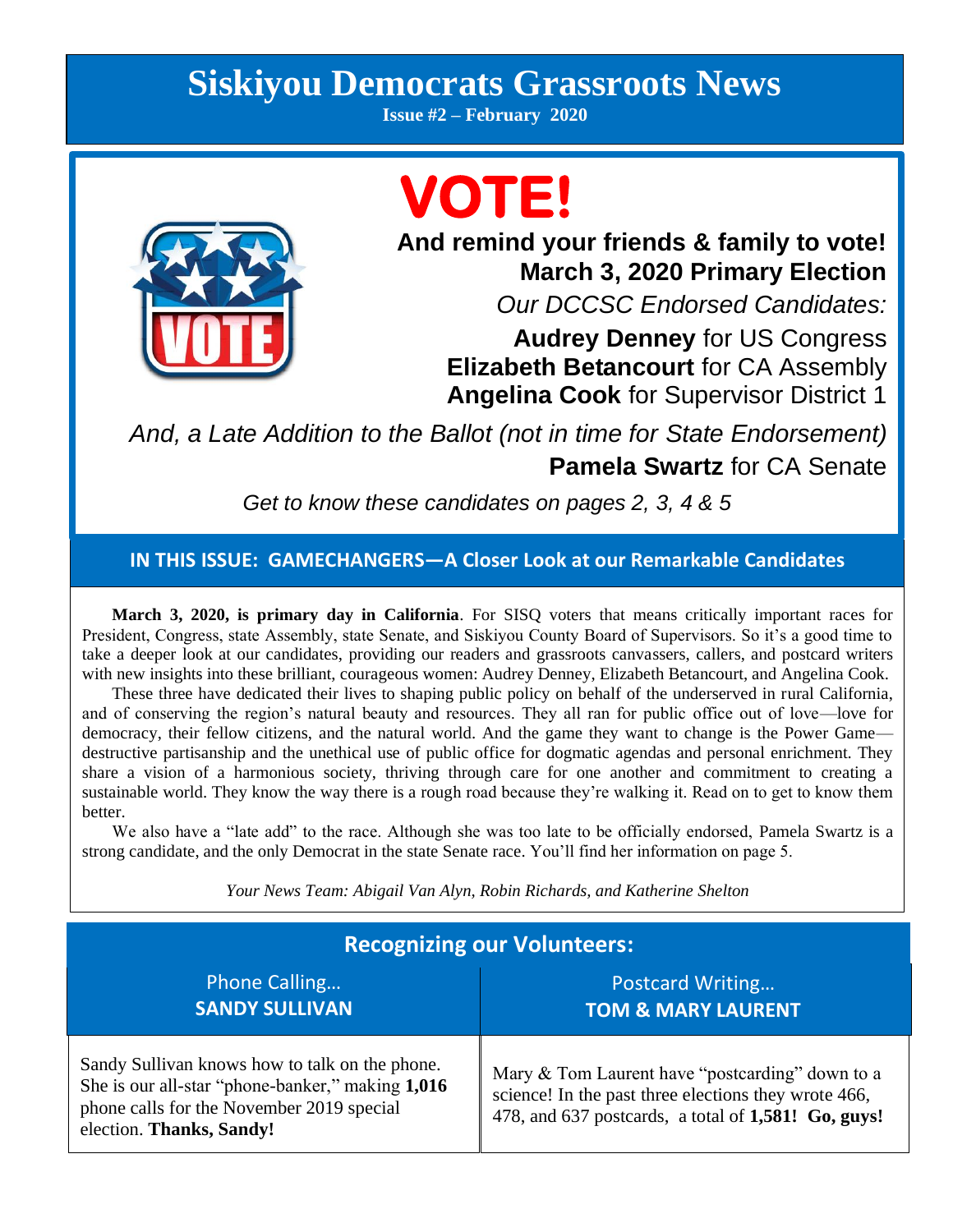## **PASSION AND PURPOSE: Audrey Denney Candidate for US Congress, District 1**

*Not everyone would enjoy traveling to 31 states and 6 countries in a 12-month span. Audrey, however, loves adventure, travel, and isn't scared to try new things. She's hiked a Guatemalan volcano in flip flops (doesn't recommend), taken a nap in an Egyptian pyramid, and put her feet in the source of the Nile river.* (From Audrey's Vivayic profile)

We met up with Audrey on Facetime, on the campaign trail. Literally. Tuesday afternoon at 5:00 pm, in the car, being driven to Placer County for a campaign event. She's so full of energy you'd never guess she's been up since 4:45 and gone about her usual day. Brush teeth, drink coffee, a bit of exercise, then to her computer. Not for the campaign, but for her job. Her *fulltime job* with Vivayic, a small private company where she's worked since 2012, creating learning protocols for agriculture-related businesses "doing good in the world." That morning, for example, she'd been pitching climate mitigation projects to the World Bank, and, for the Anglican Church, agriculture projects to benefit small holder farmers in Rwanda.

But around 2:00 pm, it's time to move on from international engagement and off to the campaign office to hit the phones. "In the system we have now, that's what I do. I raise money," she says, sipping from a giant cup of water and looking as fresh as if she'd just come from the spa. But then, this has been Audrey's way since she was a kid.

Growing up on a family farm on the central coast, she was always busy, even if she was just pretending. She had a playhouse where she played "Office," and her favorite Christmas gift from her mom was office supplies. "Forget the dolls! I'm going to my workroom." And she wasn't fooling around. In her teens she was a National Beef Ambassador, and later, Queen of the California Draft Horse and Mule Association. "Pretty high accolades," she jokes, then takes a couple of incoming calls.

The loving family who supported Audrey's youthful efforts was staunchly Republican, and at 18, naturally, she voted with them. But in her early 20s she joined her sister for a year in El Salvador, working for Cristosal, a human rights organization focused on community development, forced displacement by violence, and the prosecution of past war crimes. That changed everything. The world, its suffering and poverty, its diversity and unmet need, opened up for her, and she began to vote with those who shared her evolving world view. Historic conservative principles of fiscal responsibility and conservation of resources are still personal core values. But what really matters isn't partisan. It's alleviating the planet's suffering, always working for the greater good.

And then came the moment of decision, to carry these passionately-held convictions into the public arena. She remembers it vividly. *(Continued on page 6)*







*The many facets of Audrey—From left: Having a fun time with her niece and nephew; At 25, providing agriculture training in South Sudan; Hiking the Sierras with her sisters.*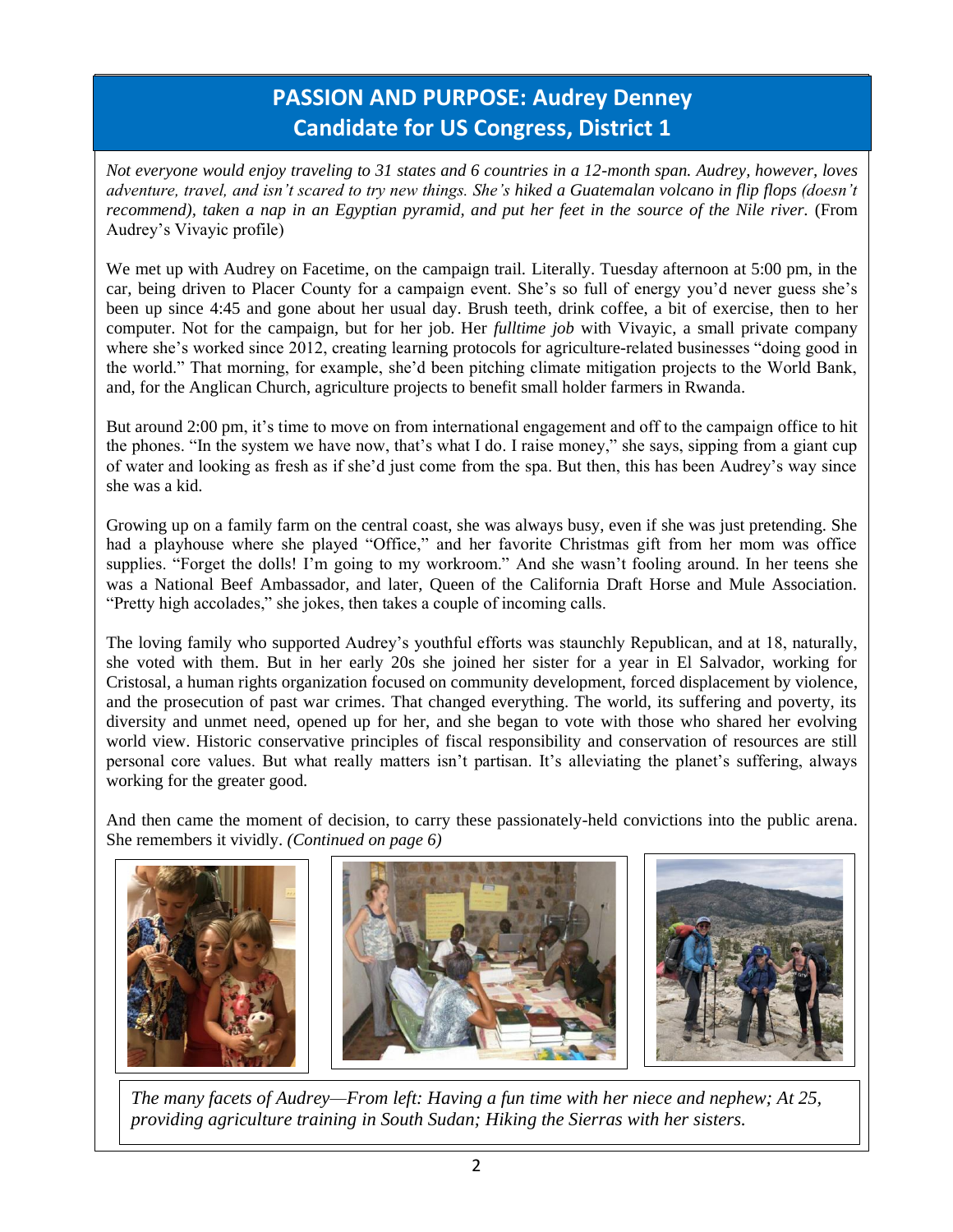## **DEEPLY CARING: Elizabeth Betancourt Candidate for CA State Assembly**

It's a rainy Saturday morning on Oliview Farm, and Elizabeth Betancourt and her shaggy white dog Bucky are waiting for our little News crew, on the porch of her charming orange farm house. The farm is five acres of highly productive olive trees, in Happy Valley outside Anderson. Husband Pedro manages the farm, but now he's off grocery shopping, since in winter the hens are hardly laying and the greens garden is lying fallow under a cover crop. Five cats make room for us as we sit down to tea. Over the months Elizabeth has been running for state Assembly, we've become familiar with her policy positions. But we wanted to know what the rest of her life is like, and who she is off the campaign trail. Here's what we learned.

Elizabeth grew up in Modesto, went to college in San Jose and Davis, and met her husband when both were working in Sacramento and singing in their church choir. Her church has always been central to her desire to belong to an ethical and caring community. It's what she's sought to create all her life, bringing diverse interest groups together around environmental policy goals. But big surprise—she didn't always want to work in conservation. She wanted a career in fashion, and has a trade school degree in textile design and pattern making. She jokes that what she's doing now is not really so far from that—there's plenty of juicy data and analytics, and the patterns are there, too. They just involve water flows, and fish and animal migration.

The turning point came when she was in college, and an influential professor at UC Davis encouraged her to take seriously her interest in science, government, and environmental issues. He arranged her first policymaking job with the Sacramento Water Forum, engaging her in multi-issue, large group negotiations around water flows, salmon health, and economic development on the American River. The job also involved salmon counts, up to her waist in the river's winter surge, covered in rotting fish guts. It was a moment of self-challenge that "really lit my fire," and turns out to be typical of Elizabeth's life choices, always moving toward growth and exploration.

But environmental policy doesn't stand alone for her. Sustainable rural communities must be seen as an ecosystem, involving the health and wellbeing of humans as well as of waters and forests. Access to healthcare, education that serves local needs, high-quality jobs and gender equity are all tied together. This understanding, and the inaction and corporate servitude of our current representatives, are what led Elizabeth to the decision to run for public office. What sustains her is her connection to the many likeminded people she'd met along the way. Her family, her husband Pedro, their beloved animals, the sanctuary of Oliview Farm, all support her in her biggest personal challenge in this run: "letting go of what I can't control." *(Continued on page 6)*







*From left: Elizabeth and her husband Pedro, at home; Soay ram Hansel with cat buddy Pirate Jenny and ancient olive trees; Elizabeth in her lovely country kitchen.*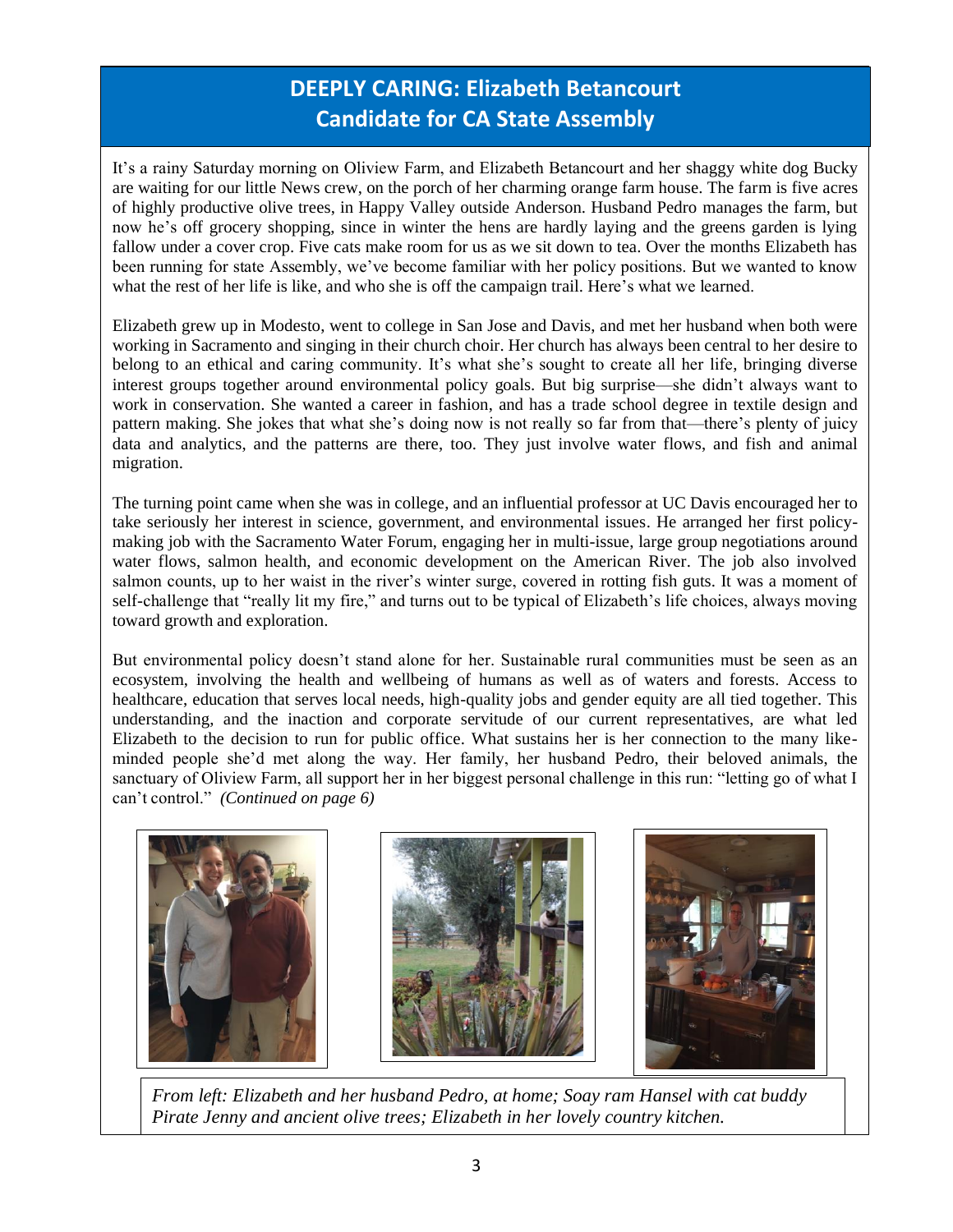### **GOING THE DISTANCE: ANGELINA COOK Candidate for Non-partisan Siskiyou County Board of Supervisors**

Endorsed by the Democratic Central Committee of Siskiyou County, Angelina Cook is running to represent the county's District 1. Her platform includes rigorous natural resource management, support for small, diversified businesses, and commitment to the creation of green jobs.

Angelina holds an MA in International Environmental Policy from the Middlebury Institute of International Studies, in Monterey, CA. A fifteen-year resident of South County, she has extensive nonprofit experience, has taught COS courses in Sustainable Communities, and coordinates the Upper Sacramento Regional Water Action Group (RWAG). That project alone has attracted **eight million dollars** to the region, for water infrastructure repairs, data collection, stakeholder engagement, and climate planning for underserved source water communities.

As you can see, Angelina gets things done. But if this impressive resume suggests someone unapproachable and on the war path, she's far from it. We found her warm, full of athletic energy, and passionate about bridging the county's political differences to create communities working together from shared values and toward shared goals. Central to these is the need to move away from an economy based on the priorities of multinational corporations, who export the county's water, timber, and other resources in exchange for temporary jobs and little else.

What she advocates instead is strong, local civic engagement and small, responsive government dedicated to sustaining the county's unique small business opportunities, such as sustainable farming and ranching, outdoor recreation, and health and wellness products and services. And she doesn't just support these things. She's worked to implement many such programs and initiatives, like facilitating physical fitness and healthy food choices for elementary school children and diabetic adults, through the McCloud Healthcare Clinic. And in 2011 she helped found the Great Exchange Thrift Shop, 301 Main St. McCloud, encouraging reuse of clothing and housewares.

Personally, she's the mother of a teen-age son, and an avid skier, biker, and hiker. She practices yoga, and in winter carries her ice skates in the car in case she comes across a frozen pond. She's chosen a career path as a consultant so that her flexible schedule allows for parenting, many hours of volunteer work, and nurturing the strength and energy she gains from being in nature.



*cross-country skiing*





*From left: Angelina with her beloved Mount Shasta; With her handsome son Rio; A typical day on the mountain, going cross country.*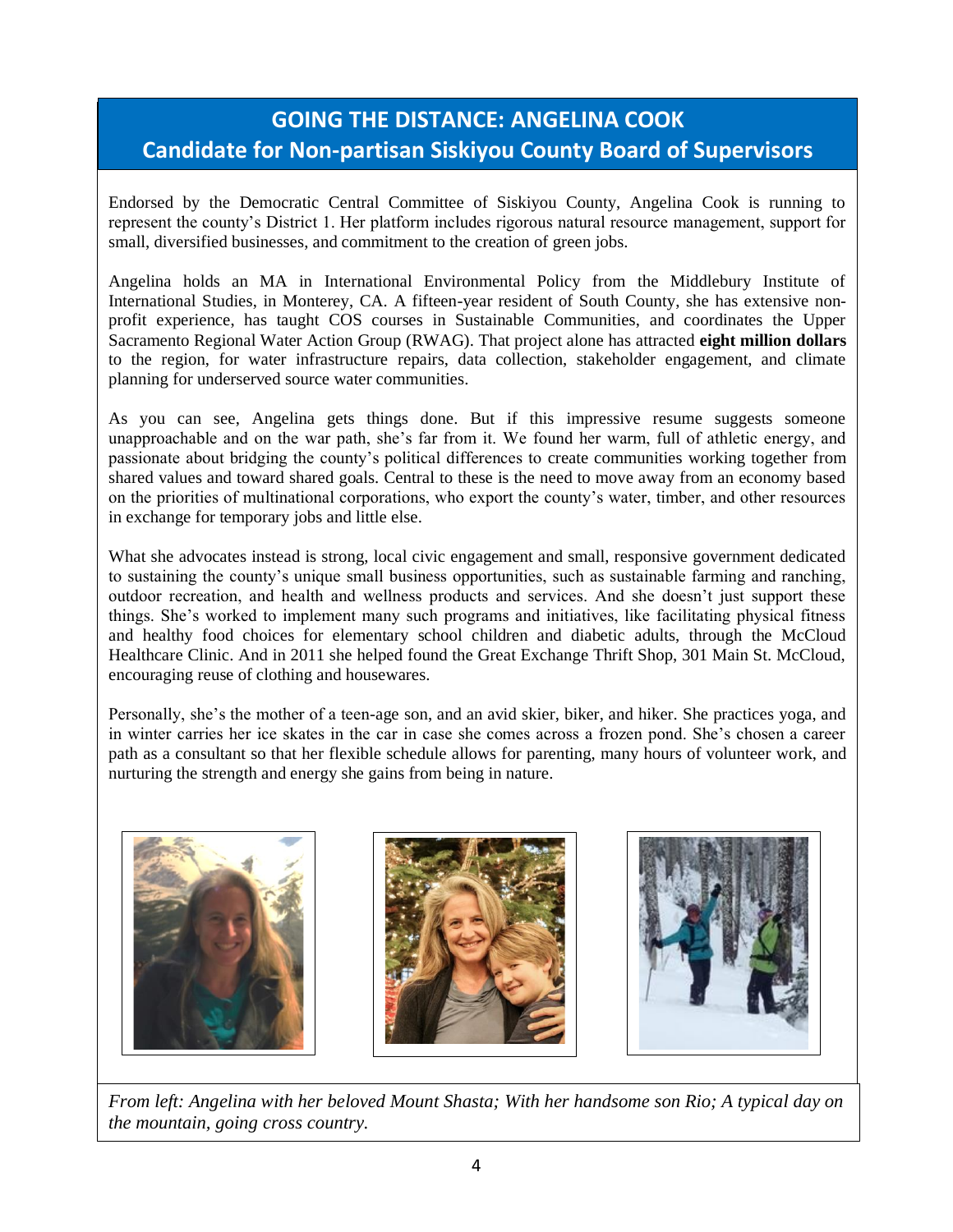## **BETTER REPRESENTATION: PAMELA SWARTZ Candidate for CA State Senate**

An outdoors enthusiast and competition equestrian, Pamela grew up in Shasta County where her parents, both educators, encouraged her to speak truth, question authority, and be an independent thinker. She graduated from UC Berkeley with a Bachelor of Science degree in Forestry and Wildlife Management. For 30 years she has owned a small personal health and beauty business in Nevada County.

Pamela is running for office because she believes government should serve the people, not private and corporate interests, and that rural Northern California deserves better than our current representation. Here are her priorities:

- Provide single payer healthcare to all Californians
- Increase the number of healthcare facilities in our District
- Support private-public coalitions in forest management to reduce fire danger and improve public safety and awareness
- Assist our farming and tourism economies to adapt to the evolving climate
- Provide affordable housing; no one should be homeless
- Fully fund education to include free college, trade schools and apprenticeship programs
- Build and improve crucial infrastructure projects including Internet access and improve rural roads and highways

Get to know her better by visiting her website here:<https://www.pamelaforsenate.com/>





*Pamela Swartz (above). Left and right: Pamela on long distance trail riding events.*



## **What's Happening**

#### **SISKIYOU DEMOCRATIC GRASSROOTS COMMITTEE**

**Tuesday, February 4, 2020: Siskiyou YMCA, Yreka or Tuesday, February 11, 2020: CANCELLED**

Meetings begin at 6:00pm, and everyone is welcome! The same agenda is used for both meetings, so attend either. It's fun!

#### **SISKIYOU DEMOCRATIC CENTRAL COMMITTEE**

**Wednesday, February 12, 2020 – Best Western, Mt. Shasta** 

Meetings begin at 6pm, and all are welcome to attend. (Note: The meetings rotate between Yreka and Mt. Shasta.)